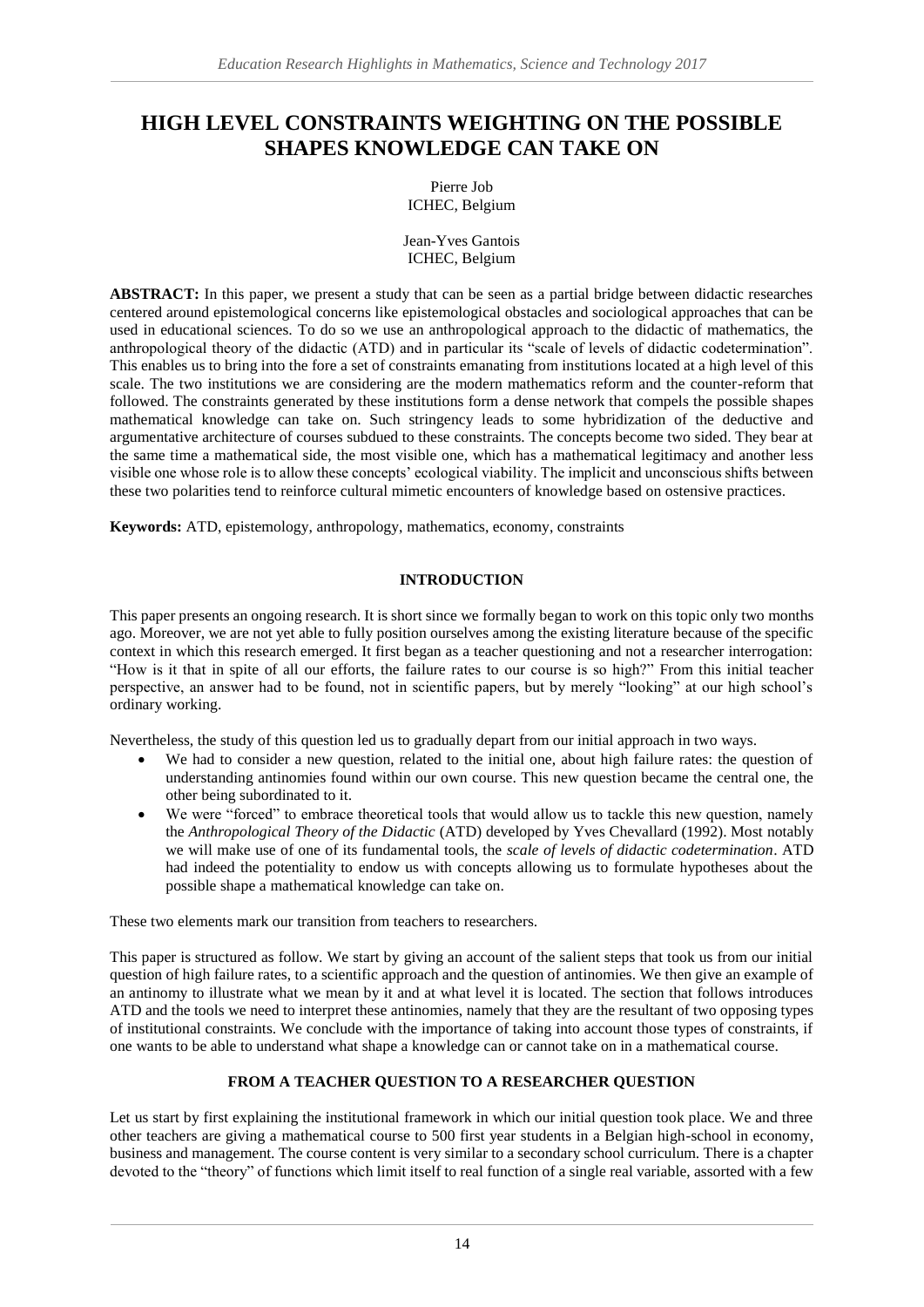concepts, those found in secondary school, like, for instance, domain of a function, injectivity and monotonicity. Then, coming chapters devoted to specific classes of functions (first degree functions, second degree functions, etc.). Among these chapters, one is of special interest for our purpose. We will draw on it to give an example of what we call antinomies within the course. This chapter deals with exponential, logarithmic and reciprocal functions. Another chapter deals with non-constrained optimization, of one real variable functions, using derivatives (study of the first and second derivatives). Those reminders are broadened out with classical economic applications: budget line, elasticity, and equilibrium between supply and demand.

Besides these secondary level chapters, they are two others dealing with topics new to students. One chapter is introducing *elements* of first order logic, mostly logical connectors (∧, ∨, ¬, ⇒) and quantifiers (∃, ∀). Another is introducing linear programming restricted to two variables. These linear programming problems are not solved by the simplex method, but rather using a geometrical approach that consists in calculating an "intersection" between a polygon and a parallel sheaf of lines.

One reason for the limited course content is the great variety of students' profiles. Some didn't do any mathematics for one year or more, while others had 8 hours of mathematics per week. Among these varied profiles, none seems to be more prevalent than others.

The only salient fact we had to face are the high failure rates, between 50% and 75% for the last five years, despite numerous attempts to improve the situation: new exercises with detailed solutions, improved explanation based on reocurring errors, decreased number of students in groups, methodology courses part of the curriculum, etc. Our purpose is not to detail all the innovations devised by teachers but rather to highlight the amount of energy invested and the almost zero return, to the point some of our colleagues didn't want to be in charge of the course anymore.

Different leads were envisioned to explain the situation. Might the problem be related to the new knowledge (logic and linear programming)? This hypothesis turned out to be false. Students had as much trouble with secondary school knowledge than with linear programming. Might the high failures rates be correlated with the number of hours per week students had in secondary school? The answer was negative as well. More hours didn't mean higher success rates. Given those negative answers, a trend among our colleagues emerged: the students themselves had to be the reason for the high failure rates: they are not working enough and they show no real interest in mathematics.

This standpoint cannot be entirely rejected, for it is true that our students are rather immature. For instance, when given (very easy) exercises to prepare, most don't do anything, except wait for the teacher to give the "right" answer. In classroom, they spend more time playing with electronic devices than working on mathematics. The list of immature behavior is almost endless but it is not our point to be harsh on the students and blame them for everything. Even if we share the idea that they should be more involved in their studies, we were led to take into consideration another dimension that remained hidden for quite some time.

We found antinomies within our own course. We thus had to consider the possibility that these were, at least partly, accountable for students' high failure rates. We moreover thought this lead was all the more credible for several reasons. They were many of them, not just a few. They were scattered throughout the course and they were all related to the course's deductive architecture. That could not be a coincidence.

## **ANTINOMIES**

Let us give an example of an antinomy found in the chapter introducing exponential functions and logarithmic functions as reciprocal of exponentials. We first start by pointing out "strange things" within the chapter then we explain why these "strange things" together form an antinomy.

A first problem is found, right from the start, within the very definitions of these types of functions. The exponential functions are defined as functions of the form:

$$
x \mapsto f(x) = C \cdot a^x
$$

where  $C \neq 0$ ,  $a > 0$  and  $a \neq 1$ . The problem is that this definition does not satisfy the property:

$$
f(x + y) = f(x) \cdot f(y)
$$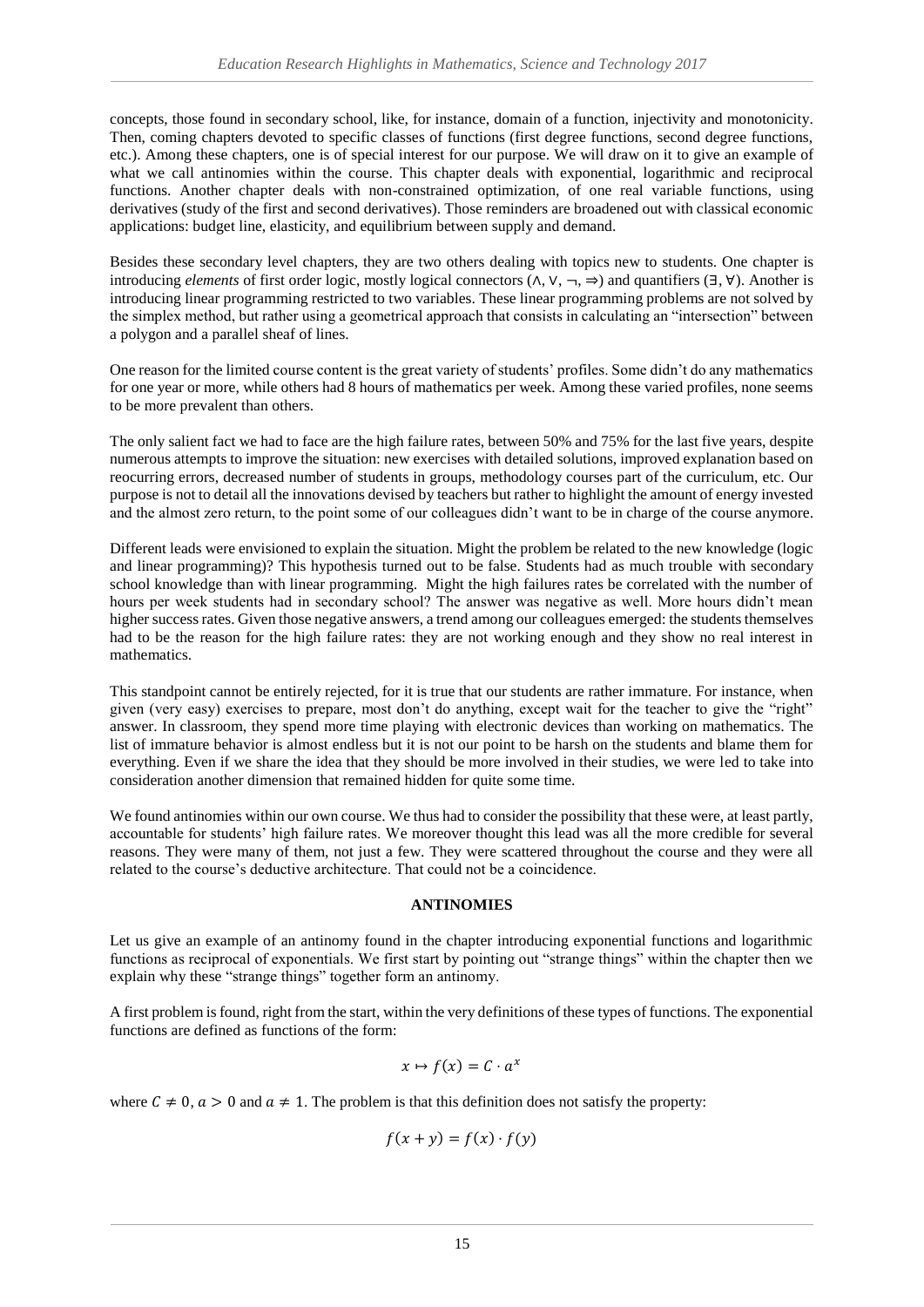later announced as a fundamental property of exponentials. Put that way, the contradiction seems blatant. How did it get unnoticed? The way it is dressed in the course is rather tricky and not that easy to detect. The initial definition given to students is that of functions having an exponential growth  $(x \mapsto f(x) = C \cdot a^x)$ . At that point in the course it is not clear if these functions are meant to be exactly the exponential functions or not. It is only by looking carefully at various semantic shifts that we finally have to conclude that functions having an exponential growth are the same as exponentials functions. Without that careful analysis, the problematic connection would have gone undetected.

We now turn to the second definition, that of logarithmic functions. Contrary to the chapter's purpose, they are not explicitly defined as reciprocal of exponentials, but instead, in a rather loose way, using notations that allows students not to integrate this relationship and its relevance:

$$
\exp_a(x) = y \Leftrightarrow x = \log_a(y)
$$

The reciprocal relationship between exponentials and logarithmic functions is merely stated afterwards, as a property among many others. This leads us to another oddity.

All exponentials and logarithmic functions' properties are on an equal footing. The fact that some are consequences of others is completely silenced. This leveling resonates with the given "proofs" of those properties.

They are no actual proofs of exponential functions' properties. In place, we find formal plays between the notations  $a^x$  and  $\exp_a(x)$ , used to "reformulate" the various properties. The status of these plays is never clarified to the students to the point that some do consider them as genuine proofs.

Getting back again to logarithmic functions, we find this time actual proofs but no unified proof principle is put forward. Each proof is a special case requiring some form of "illumination" on the part of the creator. The reciprocal operator on functions is not presented as a mean to automatically transport properties from one class of functions to another. The reciprocal operator thus plays no role in the deductive architecture of logarithmic functions, not even in its definition. What is then its purpose in the course?

The above description of the chapter about exponentials and logarithmic functions exemplifies what we label as an antinomy. It is the global way exponentials and logarithmic functions are treated that is antinomic. Looking from a distance, we might be under the illusion that a perfectly ordinary deductive presentation of the subject is given to students. But, exerting a sharper look, reveals "strange details" that, taken as a whole, highlight an evanescent deductive architecture. This is where the antinomy is located: the presence of a deductive architecture looking at the big picture and no deductive architecture looking closer.

This example, characteristic of antinomies found in the course, rises questions. Here are a few, given in no particular order, to illustrate the dynamic antinomies are able to generate.

- (Q1) How is it possible for such an elementary course to be filled with antinomies?
- (Q2) Why are our colleagues left rather unmoved or at best annoyed when we present them with these antinomies?
- (Q3) Why did it take us so much time to detect these antinomies and be able to put them into words?
- (Q4) Why maintain the illusion of a deductive architecture when there is almost none? To what end?

Answers to these questions, formulated as hypothesis, can be given when we introduce the theoretical tools of the next section.

## **THEORITICAL FRAMEWORK**

What kind of theory do we need to address questions 1 to 4? Because of their specific nature, the studied antinomies are not that easy to detect or talk about. They are not, so to speak, "direct" mathematical errors, like an erroneous proof, or a computational mistake. They nevertheless belong to the mathematical sphere. They are related to the relationships teachers have towards mathematics, relationships that end up in a double play around the course's deductive architecture. Based on this characteristic, we felt we had to turn ourselves towards a didactical theory that could take into account the relationships people can have with knowledge. This is precisely some of the things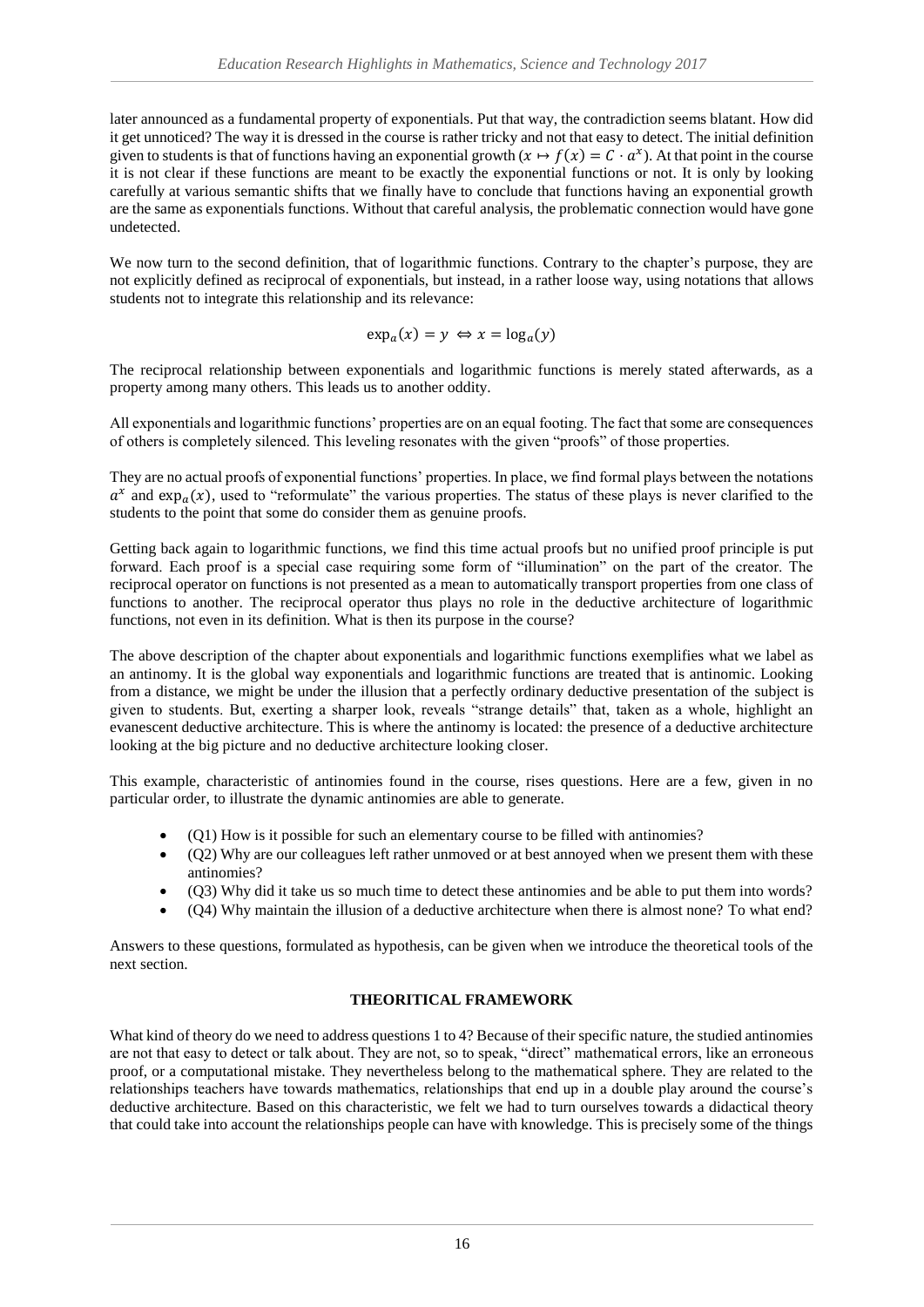ATD<sup>1</sup> is capable of. A basic tenet of ATD is to consider knowledge as emerging from human practices (Chevallard, 1992). These practices happen in institutions. In ATD's sense an institution can be an institution in an ordinary sense but it is not limited to that. It can be, for instance, a particular school of thought, like bourbakism we shall talk about in the next section. The strength of this approach is to take a step back from epistemologies, like Platonism, that consider knowledge, especially mathematical one, as something immutable, independent of any cultural background, at least when its "true essence" has been put to light. Taking that step back allows oneself to formulate hypothesis about antinomies or any didactical problem in terms of institutional disparities. This is what ATD calls *analysis of transposition* (Chevallard, 1991). Such an analysis has been a main tool of action in the French school of didactics, for several decades. This is the theoretical framework which we adopt in this paper.

The analysis of transposition is somewhat formalized relying on the *scale of levels of didactic codetermination* tool (Chevallard, 2005). The basic idea leading to the scale is to take into account the impact on knowledge of institutions located at different strata of society, ranging from a specific mathematical subject, like the definition of exponential functions, to civilization issues. Taking into account all these strata can be seen as a tangible mark of ATD's willingness to be a systemic approach to didactic. An institution located at the level of civilization is for instance the peculiar way Greek mathematicians envisioned numbers. To them, the only genuine ones were the natural numbers. Without taking this relationship to numbers into account, it is hardly possible to understand Greek Mathematics.

The strata are arranged into a scale. The levels of that scale, from the lowest to the highest, are: subject, theme, sector, domain, discipline, pedagogy, school, society, civilization. The sequencing used in the scale is just a convenient way or organizing the strata and, by no mean, implies any kind of superiority of the high levels of the scale upon the low levels. The low to high sequencing merely captures the idea of taking into account institutions having broader and broader scopes.

According to Schneider (2013), the scale of levels is, among other things, what reveals ATD's scientific potential, because the crossing of different levels allows one to put to test the hypothesis drawn from ATD about a specific issue, antinomies in our case. Those hypotheses are thus falsifiable in the sense of Popper (1959). This turns the "specific issue", together with the hypothesis put forward within ATD's framework, into a didactical phenomenon and not just an opinion. We will use the word *phenomenotechnical* to qualify ATD's scientific potential as elaborated by Schneider (2013) who built on Bachelard's neologism phenomenotechnical found in his famous applied rationalism (1949).

## **INSTITUTIONAL CONSTRAINTS**

Armed with the spirit of ATD, we now consider two institutions located at high levels of the scale (society and above). The first one is the modern mathematics reform and the second one the counter-reform to the modern one.

## **Institution I: the modern mathematics reform**

-

Starting in the 30s, Bourbaki, a group of mathematicians, deeply changed mathematics. They helped to unify it relying on structures, spreading to the whole discipline, what van der Waerden (1930) had begun in algebra. The benefits were considerable and still have repercussions nowadays. They helped to pave the way to previously unsolved problems: Fermat's last theorem not to mention it. One key feature of structures is the ability to use a way of tackling a problem in a particular context and to transfer it to another that are governed by the same structure (Houzel, 2004). This initiative comes at a cost. Since then mathematics are based on more abstract concepts than ever before (Aczel, 2009). With Bourbaki, structures, the axiomatic method of Hilbert and deductive architectures have more than ever become part of what mathematics are.

This revolution led, together with other factors (economical, political, intellectual), to reform secondary school curricula, starting in the sixties (Houdebine, 1994). The modern mathematics reform was born. One strong trend found among the teaching principles was that abstract structures have to be taught from the start because they were considered to be "natural" for they are "isomorphic" to "structures" found in human minds (Charlot, 1984).

Abstract group theory (Dienes, 1971) and set theory (Papy, 1963) are taught in secondary school and even in primary school in some cases.

<sup>&</sup>lt;sup>1</sup> It is a complex theory with lots of concepts. We shall limit our presentation to those that fit our needs. The interested reader will find a detailed account of ATD in, for instance, Bosch & Gascon (2014).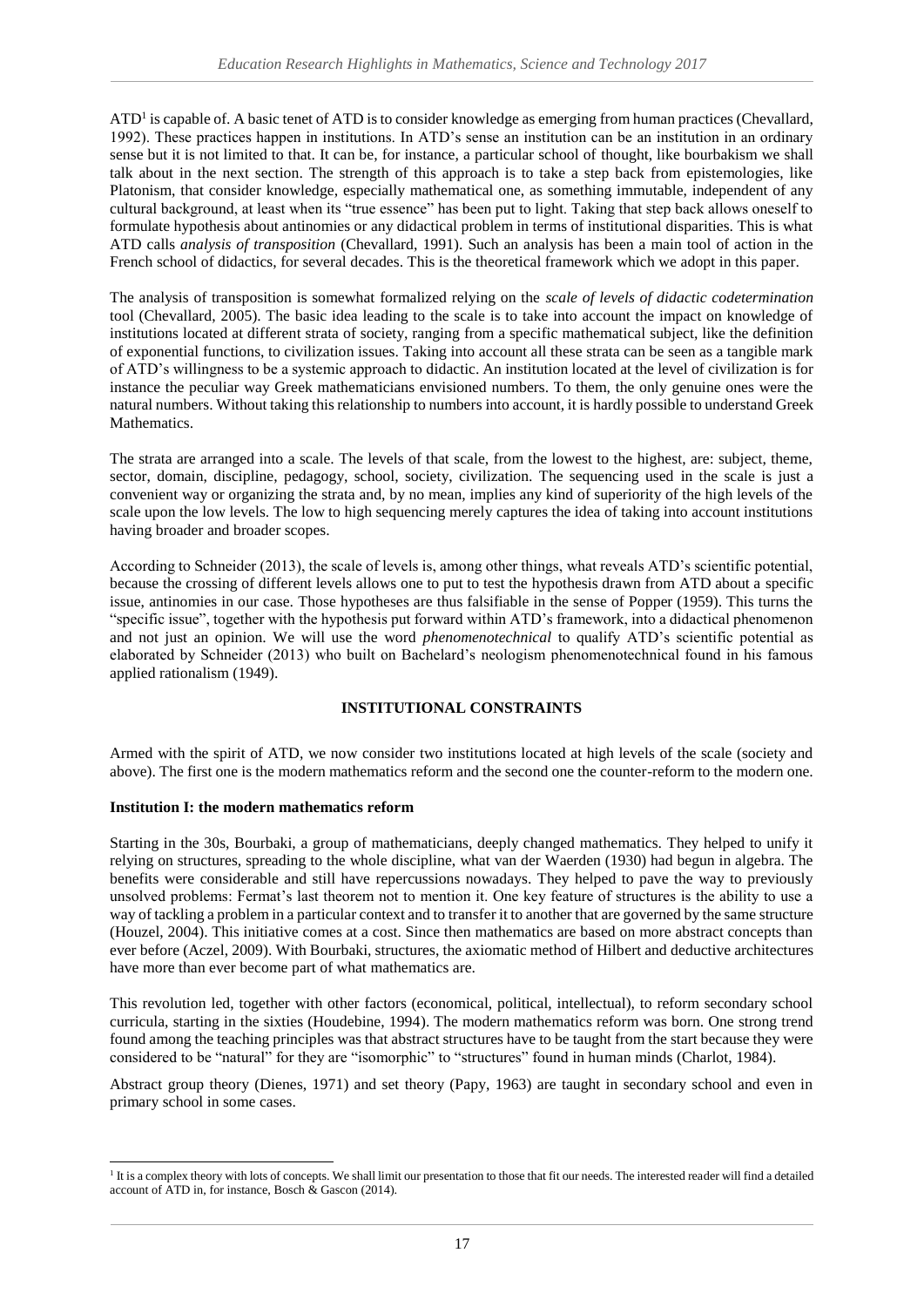The reform turned out to be a global disaster. Pupils could at best understand mathematics as a (meaningless) game based on (mathematical) words, they saw no connection to the "real" world (Houdebine, 1994).

#### **Institution II: the counter-reform**

By the end of the 70s, the modern mathematics reform was put to sleep. A counter-reform took place that intended to undo the damages of the reform. This broadly meant: make mathematics meaningful (again). The perceived collusion between Bourbaki's unifying effort and the reform led the counter-reform to somewhat go against what mathematics had turned into the 20th century. Set « theory » including notations were put aside as it was seen as one of the most meaningless aspect of the reform. Structures were also mostly put aside. The only remains were pieces of the theory of functions. Those pieces are the ones still present nowadays in secondary school we alluded to in the previous sections: injectivity, reciprocal, etc. The deductive architecture of mathematics, including proofs, became less important than the following principles.

- Mathematical concepts should be strongly linked to the « real » world
- Teaching should proceed from « concrete » to « abstract »
- Learning activities should be centered on pupils' background...

## **Putting it all together**

-

We might be as much critical about the reform than the counter-reform. It is not our point here. Instead our goal is to explain how the articulation between these institutions allows us to make sense of the antinomies discussed in the previous sections.

In Belgium, to become a mathematics teacher, you first need to have a degree in mathematics<sup>2</sup> (5 years) and then you are trained to become a teacher during 1 year. So, a teacher foundation is first of all that of a non-professional mathematician: you learn about theories but you are not supposed to actually engage in any kind of research. The kind of mathematics they learned are mostly highly formalized following mathematics' evolution impacted by Bourbaki among others. So, to them, mathematics is all about structures, deductive architecture and proofs. This is what you mostly learn in courses: theorems and their proofs. Most teachers do not therefore consider the possibility of doing genuine (that is rigorous) mathematics another way.

But the counter-reform puts them in a paradox. How do they teach mathematics, "as they are", if their essence is frowned upon? They have to embrace nowadays students, the children of the counter-reform, and the somewhat contradictory constraints from institutions I and II. One way of dealing with such a situation is to use concepts that resemble their genuine mathematical counterparts. Those pedagogic concepts are "designed" for their ability to be given a "concrete" meaning.

For example, the reciprocal of a function's role, in the course, is not to transfer properties from exponentials to logarithmic functions. Such a use of reciprocals is deemed too "abstract" from the counter-reform point of view. The teachers thus have to resort to tricks to conciliate both institutions they are subordinated to. On the one hand, they have to make use of reciprocals because that is a sound mathematical way to proceed from the first institution's perspective. On the other hand, they have to ornament the reciprocals' mathematical use to fit it into the counter-reform ideology and the resulting school ecology. So, reciprocals are presented as something susceptible of a graphical interpretation (a symmetry between two graphs under  $y = x$ ), because graphical interpretation are considered as a fundamental way of conveying meaning. Doing so, everything is fine in the classroom. Students understand what they see on the board because of its graphical nature and mathematics' morality is safe because reciprocals were used: the reciprocal mathematical concept has been superseded with pedagogical one looking exactly the same at a distance.

Using this double play of concepts at the scale of an entire course results in a deductive architecture that is teared down when looking more carefully. This way of doing mathematics is not to be blamed as such on the teachers. Most of them do not see what is going on with such a course. They are, so to speak, forced into such doings unwillingly, due to the very nature of the ecology they are involved in. Teachers, in our high school that tried to stick to a strict formal mathematical course ended up into the sidings.

This way of doing mathematics "works" to a certain extent because it allows students to learn by heart and teachers to pretend they are giving a genuine mathematical course even if its level is very low. But it doesn't really work

 $2$  In some cases, engineers and physicist are allowed to become mathematics teachers.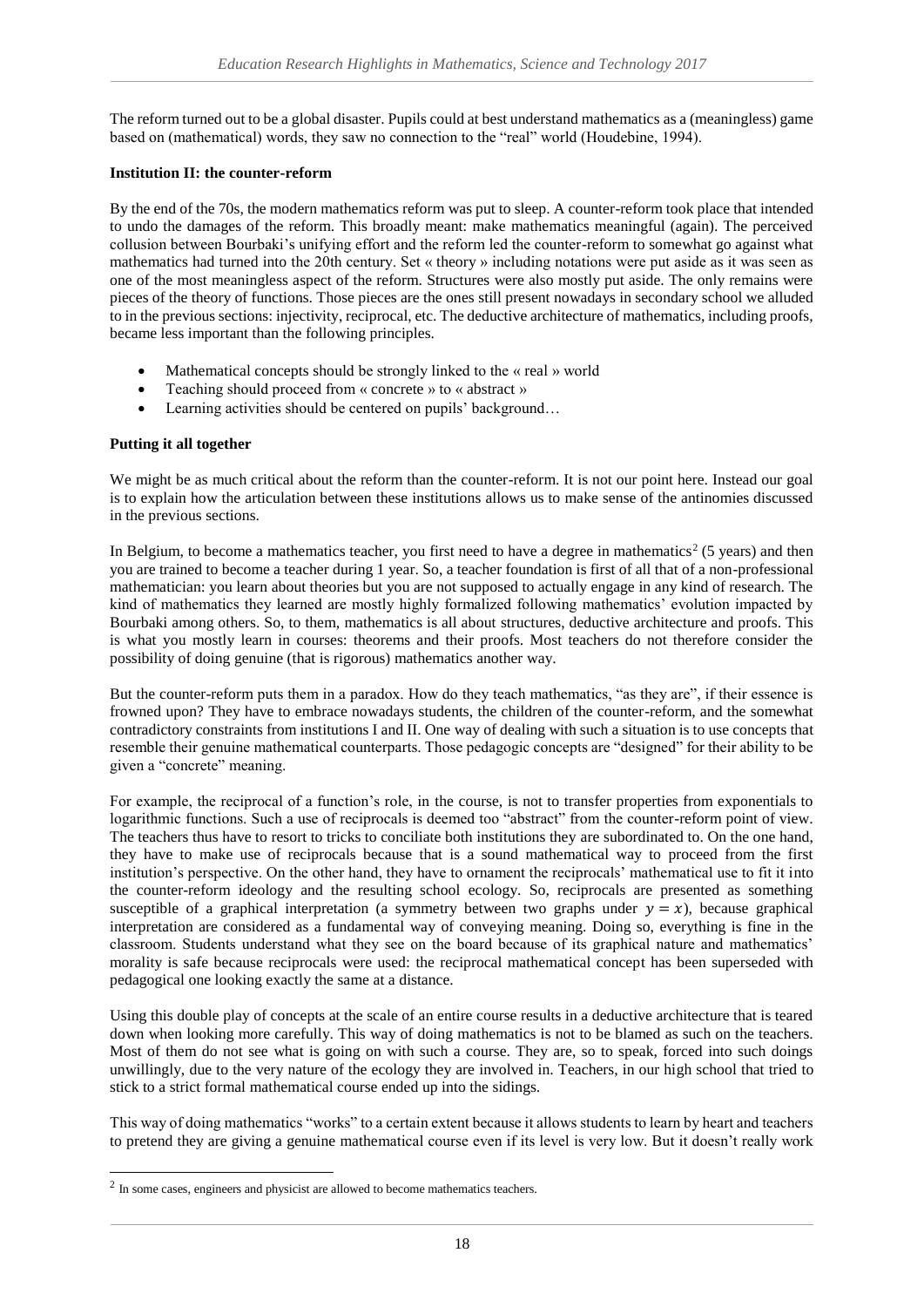because concepts taken from the theory of functions such as reciprocals are not meant to be "concrete" the way they are concretized in the course. What do students really learn?

#### **CONCLUSIONS**

We have shown that the question of the high failure rates in the course, although of importance, is just the tip of the iceberg, that of the various institutions that impact what a teacher can or cannot do within a mathematical course. In our case, these institutions are the reform and the counter-reform. Taking into account these two allowed us to make sense of the antinomies found in the course and go beyond restrictive interpretations in terms of students' misbehavior and/or teachers' inabilities. The high levels of the scale of didactic codetermination convey a message. The impact of individuals, whether they are teachers or students, shouldn't be underestimated, but the institutional ecology to which they belong must be taken into account if we want to be able to understand various antinomies that cannot be accounted for relying solely on individual behaviors. In this sense, the didactic of mathematics has much insight to gain relying on anthropology and sociology. It is this junction that is put forward in ATD on which we have built on.

Although we feel these preliminary conclusions to be of interest, as mentioned in the introduction, our research isn't mature yet. We need to be able to position ourselves among the existing literature. It means the following questions should be addressed.

- Have similar conclusions been drawn in other countries?
- How do they articulate with ours if at all?
- If not, what does it mean?
- Does it invalidate our conclusions or does it put into light some peculiarities our high school's ecology?

Moreover we should look, as stated in our theoretical framework, at different levels of the scale and see if our hypothesis are consistent with other interpretations these other levels allow. This will be the subject of further investigations that will allow us to challenge the phenomenotechnicalty (Schneider, 2013) of our ongoing research.

#### **RECOMMENDATIONS**

Issuing recommendations at an early stage of a research is somewhat daring. Nevertheless, we feel this article has something to say about the relationship between teachers and culture. It is common in Belgium to find in initial teacher curricula several courses in epistemology, sociology, etc. that intend to broaden the future teachers' culture. This broadening is thought, among other things, to allow them to develop a reflective practice that is considered as an important part of today's best teaching practices (Beckers, 2009). We shall not discuss the relevance of reflective teaching but rather comment on the link between reflective teaching and culture. We feel that a background in epistemology, sociology, etc. does not guarantee that future teachers will engage in reflective teaching. One reason for this is that a course in say epistemology is more likely to constitute an initiation to different epistemologies. But between such a course and the daily routine of teachers there is a not so short distance. We can hardly expect teachers to fill in the gap. As this paper seems to demonstrate in a particular instance, flaws in their practice can result from high level constraints that are not easy to identify nor step aside because they form a context in which the whole education system is nested and they are moreover somewhat evanescent. We conclude from this, the relevance for a course in didactic, to train future teachers to use ATD and/or other didactic theories not as ideologies devised to "teach well" but as systemic and systematic tools designed to highlight the hypothesis underlying their teaching.

#### **REFERENCES**

- Aczel, A. D. (2009). *Nicolas Bourbaki. Histoire d'un génie des mathématiques qui n'a jamais existé*. Mayenne : JC Lattès.
- Bachelard, G. (1949). *Le rationalisme appliqué*. France : Presses universitaires de France.
- Beckers, J. (2009). Contribuer à la formation de praticiens réflexifs. Pistes de réflexion. *Puzzle*, 26, 4-14.
- Bosch, M., Gascon, J. (2014). Introduction to the Anthropological Theory of the Didactic (ATD). In Bikner-Ashbahs, A., Prediger, S. (Eds.), *Networking of Theories as a Research Practice in Mathematics Education* (67-83). Cham : Springer International Publishing.
- Charlot, B. (1984). Le virage des Mathématiques modernes Histoire d'une réforme : idées directrices et contraintes. *Bulletin de l'APMEP*, 352, 15-31.
- Chevallard, Y. (1991). *La transposition didactique – du savoir savant au savoir enseigné*. Grenoble, France: La Pensée Sauvage.